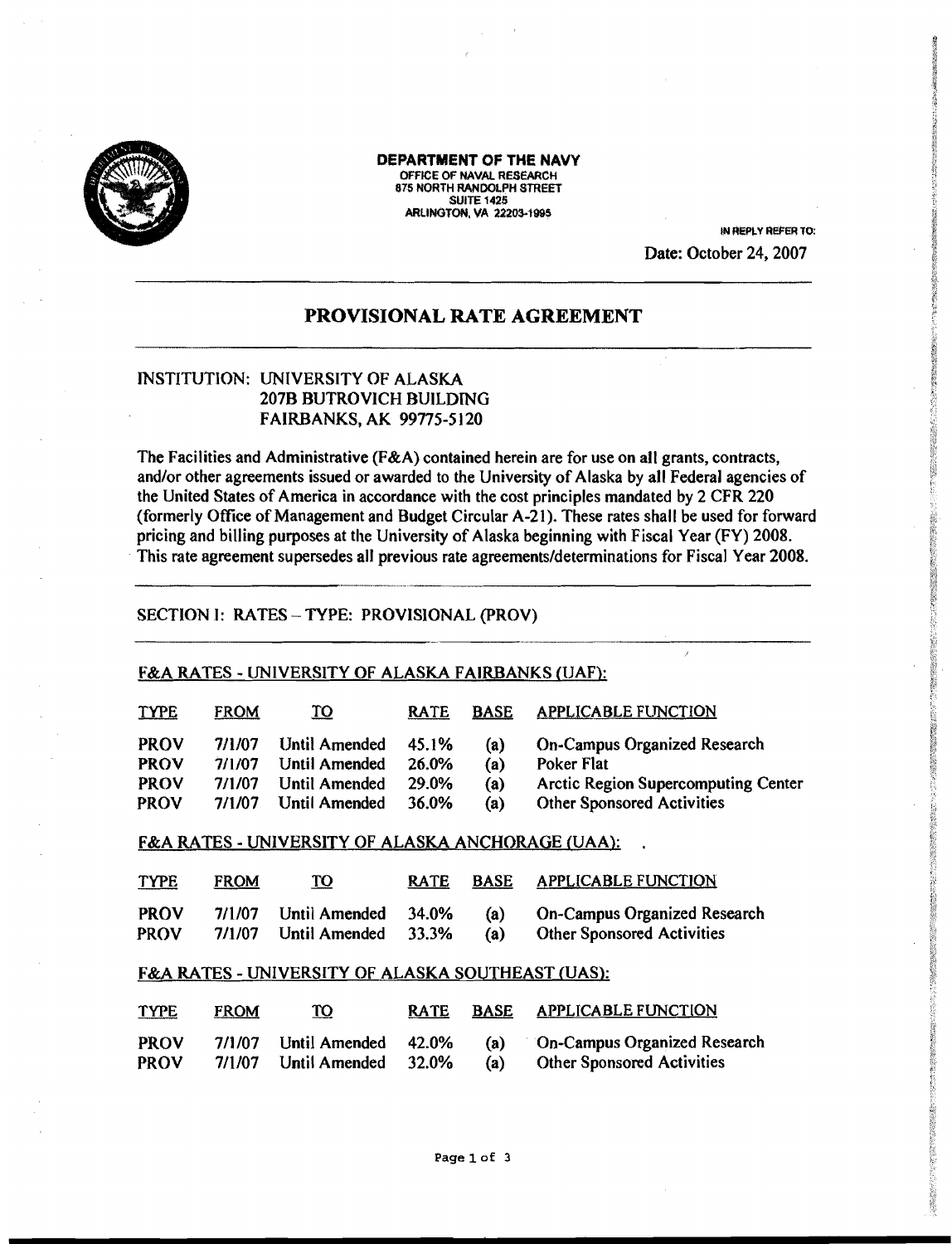SYSTEMWIDE (Applies to All Campuses):

TYPE FROM TO RATE BASE APPLICABLE FUNCTION PROV 7/1/07 Until Amended 30.0% (a) Sponsored Training

### piSTRIBUTION BASES

(a) Modified Total Direct Costs (MTDC), as defined in 2 CFR 220, consisting of all salaries and wages, fringe benefits, materials and supplies, services, travel, and subgrants and subcontracts up to the first \$25,000 of each subgrant or subcontract (regardless of the period covered by the subgrant or subcontract). Equipment, capital expenditures, charges for patient care and tuition remission, long-term space rental costs, scholarships, and fellowships as well as the portion of each subgrant and subcontract in excess of \$25,000 shall be excluded from Modified Total Direct Costs.

### SECTION II - GENERAL

A. LIMITATIONS: Use of the rates set forth under Section I is expressly subject to any statutory or administrative limitations and is applicable to a given grant, contract, or other agreement only to the extent that funds are available and consistent with any and all limitations of cost clauses or provisions, if any, contained therein. Acceptance of the rates agreed to herein is predicated upon all the following conditions: (I) that no costs other than those incurred by the grantee/contractor were included in its indirect cost pool as finally accepted and that all such costs are legal obligations of the grantee/contractor and allowable under the governing and applicable cost principles; (2) that the same costs that have been treated as indirect costs are not claimed as direct costs; (3) that similar types of costs have been accorded consistent accounting treatment; and (4) that the information provided by the contractor/grantee, which was used as the basis for the acceptance of the rate agreed to herein and expressly relied upon by the Government in negotiating and accepting the said rates, is not subsequently found to be materially incomplete or inaccurate.

B. ACCOUNTING CHANGES: The rates contained in Section I of this agreement are based on the accounting system in effect at the time this agreement was negotiated. Changes to the method(s) of accounting for costs which affect the amount of reimbursement resulting from the use of these rates requires the prior approval of the authorized representative of the cognizant negotiation agency prior to implementation of any such changes. Such changes include but are not limited to changes in the charging of a particular type of cost from indirect to direct. Failure to obtain such approval may result in subsequent cost disallowance.